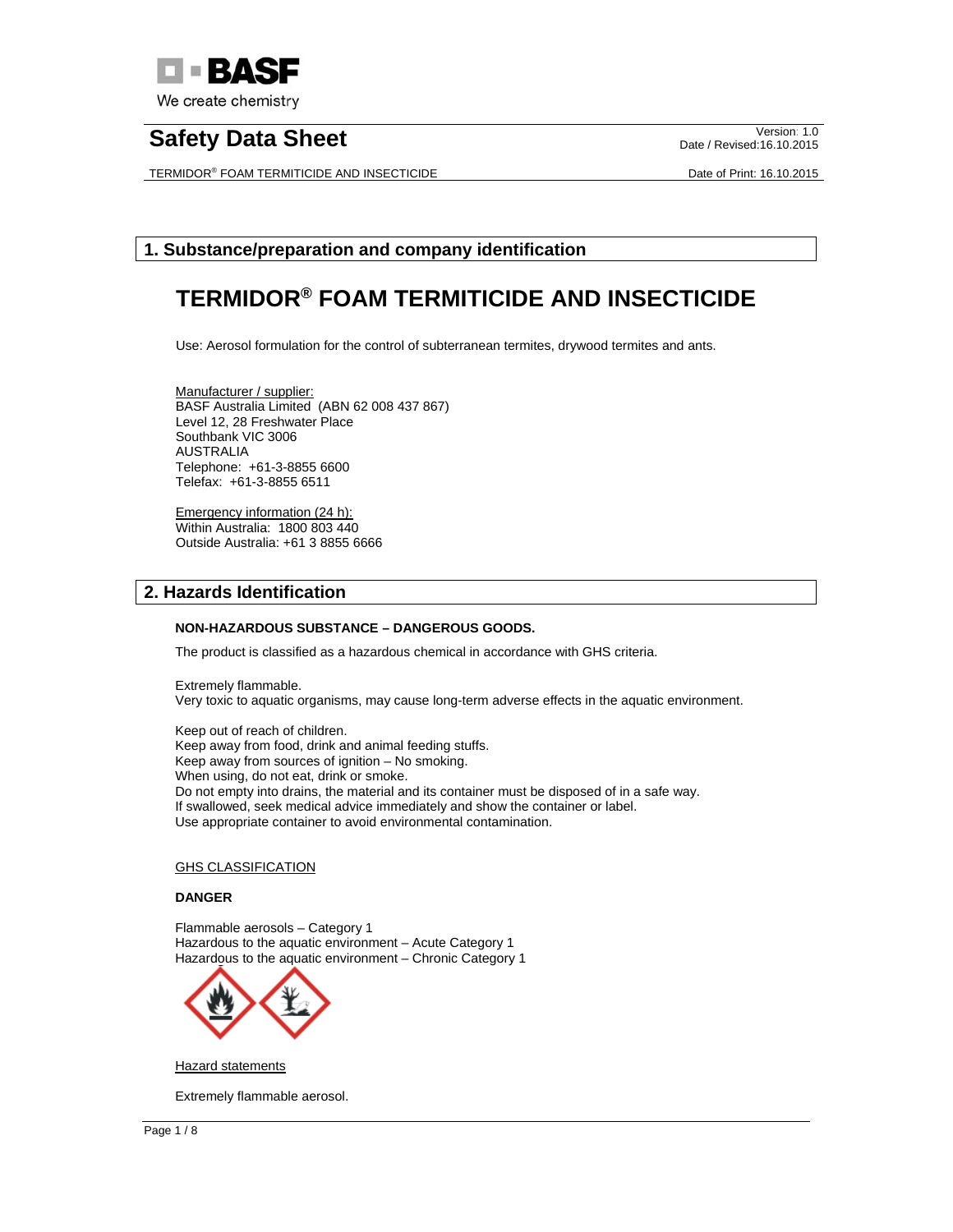

TERMIDOR® FOAM TERMITICIDE AND INSECTICIDE **Example 2011** 2015 Date of Print: 16.10.2015

Date / Revised:16.10.2015

Pressurised container: May burst if heated. Very toxic to aquatic life. Very toxic to aquatic life with long lasting effects.

Precautionary statement: Keep out of reach of children.

# **Precautionary statements (Prevention)**

Keep away from heat, hot surfaces, sparks, open flames and other ignition sources. No smoking. Do not spray on an open flame or other ignition sources. Do not pierce or burn, even after use.

Precautionary statements (Response)

Collect spillage.

Precautionary statements (Storage)

Protect from sunlight. Do not expose to temperatures exceeding 50°C Collect spillage.

Precautionary statements (Disposal)

Dispose of contents/container to hazardous or special waste collection point.

# **3. Composition/Information on Ingredients**

## **Chemical nature:**

Ready to use insecticide formulation.

### **Hazardous ingredients:**

Fipronil

 Content (W/W): 0.005 % CAS Number: 120068-37-3 Acute Toxicity (inhalation, dust) – Category 2 Acute Toxicity (oral) – Category 3 Acute Toxicity (dermal) – Category 3 STOT (repeated exposure) – Category 1 Aquatic Acute – Category 1 Aquatic Chronic – Category 1

Petroleum gases, liquefied, sweetened

 Content (W/W): < 10 % CAS Number: 68476-86-8 Gases under Pressure – Liquefied Gas Flammable Gas – Category 1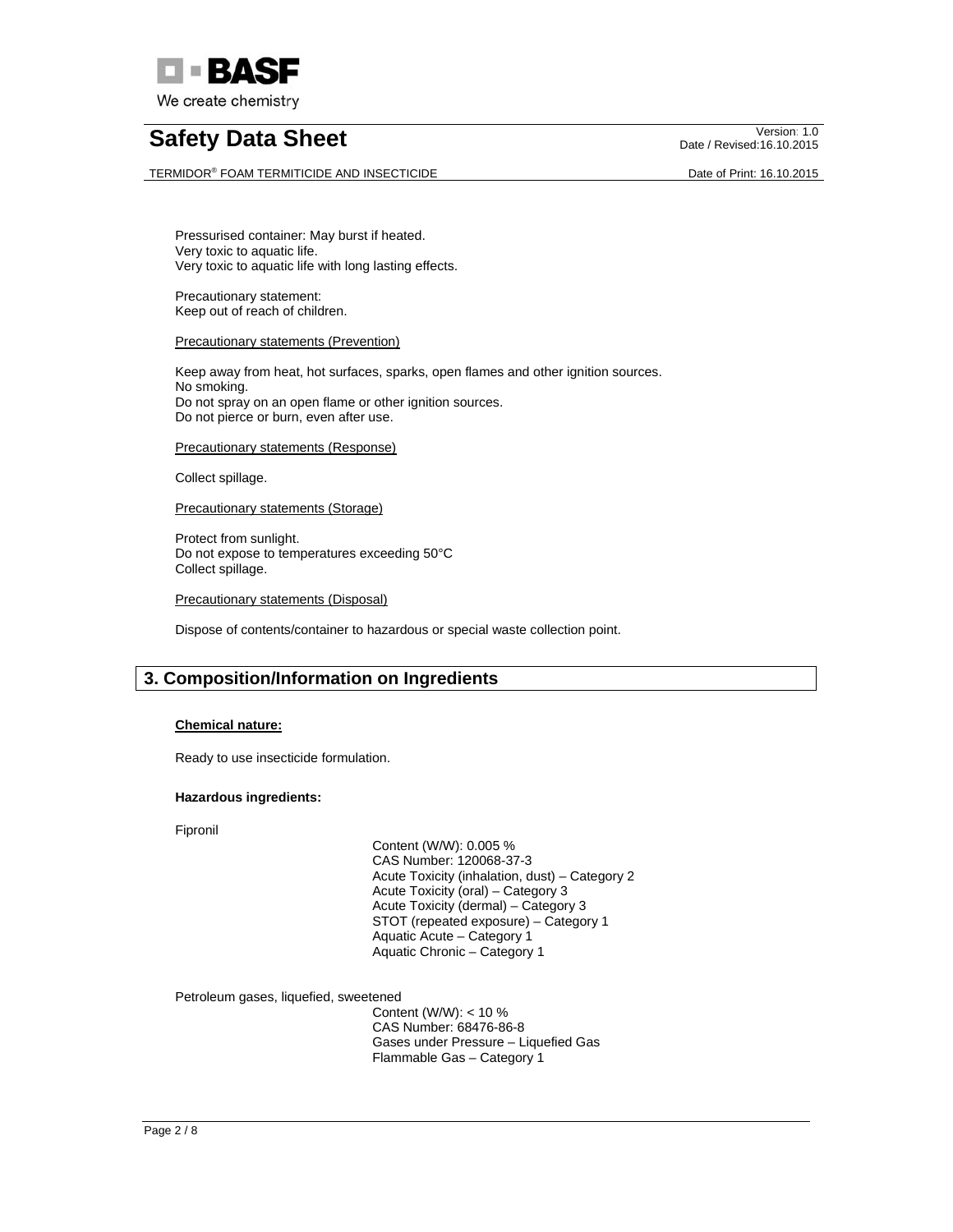

TERMIDOR® FOAM TERMITICIDE AND INSECTICIDE **Example 2011** 2015 Date of Print: 16.10.2015

Date / Revised:16.10.2015

# **4. First-Aid Measures**

## **General advice:**

If poisoning occurs, contact a doctor or Poisons Information Centre. Phone 13 11 26. Remove contaminated clothing.

## **If inhaled:**

Keep patient calm, remove to fresh air.

### **On skin contact:**

Wash thoroughly with soap and water.

### **On contact with eyes:**

Wash affected eyes for at least 15 minutes under running water with eyelids held open.

### **On ingestion:**

Rinse mouth and then drink plenty of water.

#### **Note to physician:**

Symptoms: No significant reaction of the human body to the product known. Treatment: Symptomatic treatment (decontamination, vital functions).

# **5. Fire-Fighting Measures**

#### **Suitable extinguishing media:**

Water spray, carbon dioxide, dry powder, foam.

### **Specific hazards:**

The following substances can be released in a fire: carbon monoxide, carbon dioxide, nitrogen oxides. Aerosol container contains a flammable gas under pressure.

#### **Special protective equipment:**

Wear self-contained breathing apparatus and chemical protective clothing.

#### **Further information:**

In case of fire and/or explosion do not breathe fumes. Keep containers cool by spraying with water if exposed to fire. Collect contaminated extinguishing water separately and do not allow to reach sewage or effluent systems. Dispose of fire debris and contaminated extinguishing water in accordance with official regulations.

# **6. Accidental Release Measures**

## **Personal precautions:**

Do not breathe vapour / spray. Use personal protective clothing. Avoid contact with the skin, eyes and clothing.

#### **Environmental precautions:**

Do not discharge into the subsoil/soil. Do not discharge into drains/surface waters/groundwater.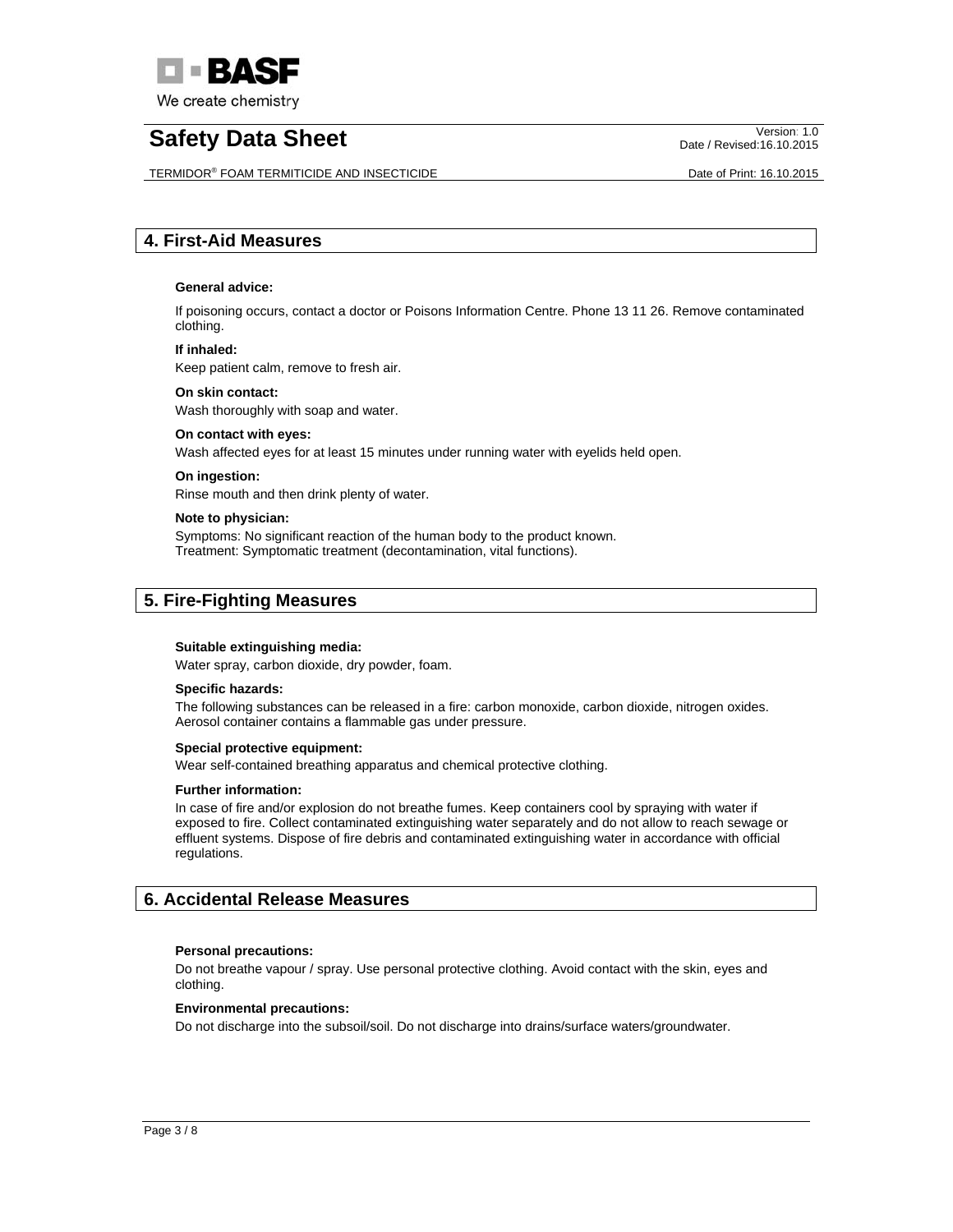

TERMIDOR® FOAM TERMITICIDE AND INSECTICIDE **Example 2011** 2015 Date of Print: 16.10.2015

Date / Revised:16.10.2015

## **Methods for cleaning-up or taking-up:**

Contain and pick up spills with suitable absorbent material (e.g. sand sawdust, general purpose binder, keiselguhr). Collect waste in suitable containers, which can be labelled and sealed. Clean contaminated floors and objects thoroughly with water and detergents, observing environmental regulations. Dispose of absorbed material in accordance with regulations.

# **7. Handling and Storage**

# **Handling**

No special measures necessary if stored and handled correctly. Ensure thorough ventilation of stores and work areas. When using, do not eat, drink or smoke. Avoid contact with skin and eyes. Hands and/or face should be washed before breaks and at the end of the shift. Keep out of reach of children. Do not spray directly onto humans, pets, exposed foods, food utensils or food preparation surfaces.

# **Protection against fire and explosion:**

Extremely flammable aerosol. Pressurised container which may burst if heated.

## **Storage:**

Keep in a cool place out of the sun, and out of reach of children. Protect from temperatures above 40°C. Changes in the properties of the product may occur if the product is stored above this temperature for extended periods of time. Do not incinerate or puncture this can, even when empty. Dispose of can by putting in garbage, or leaving it at an appropriate metal recycling collection point.

# **8. Exposure Controls and Personal Protection**

## **Exposure limit values**

No workplace exposure standard is applicable for this product.

## **Respiratory protection:**

No respiratory protection required.

## **Hand protection:**

No hand protection required.

## **Eye protection:**

No eye protection required.

## **Body protection:**

No body protection required.

## **General safety and hygiene measures:**

Handle in accordance with good industrial hygiene and safety practice. Wearing of closed work clothing (e.g. cotton overalls) is recommended. Store work clothing separately. Keep away from food, drink and animal feeding stuffs. Wash hands after use. Wash gloves after each day's use. If product on skin, immediately wash area with soap and water.

# **9. Physical and Chemical Properties**

| Form:   | aerosol   |
|---------|-----------|
| Colour: | off-white |
| Odour:  | odourless |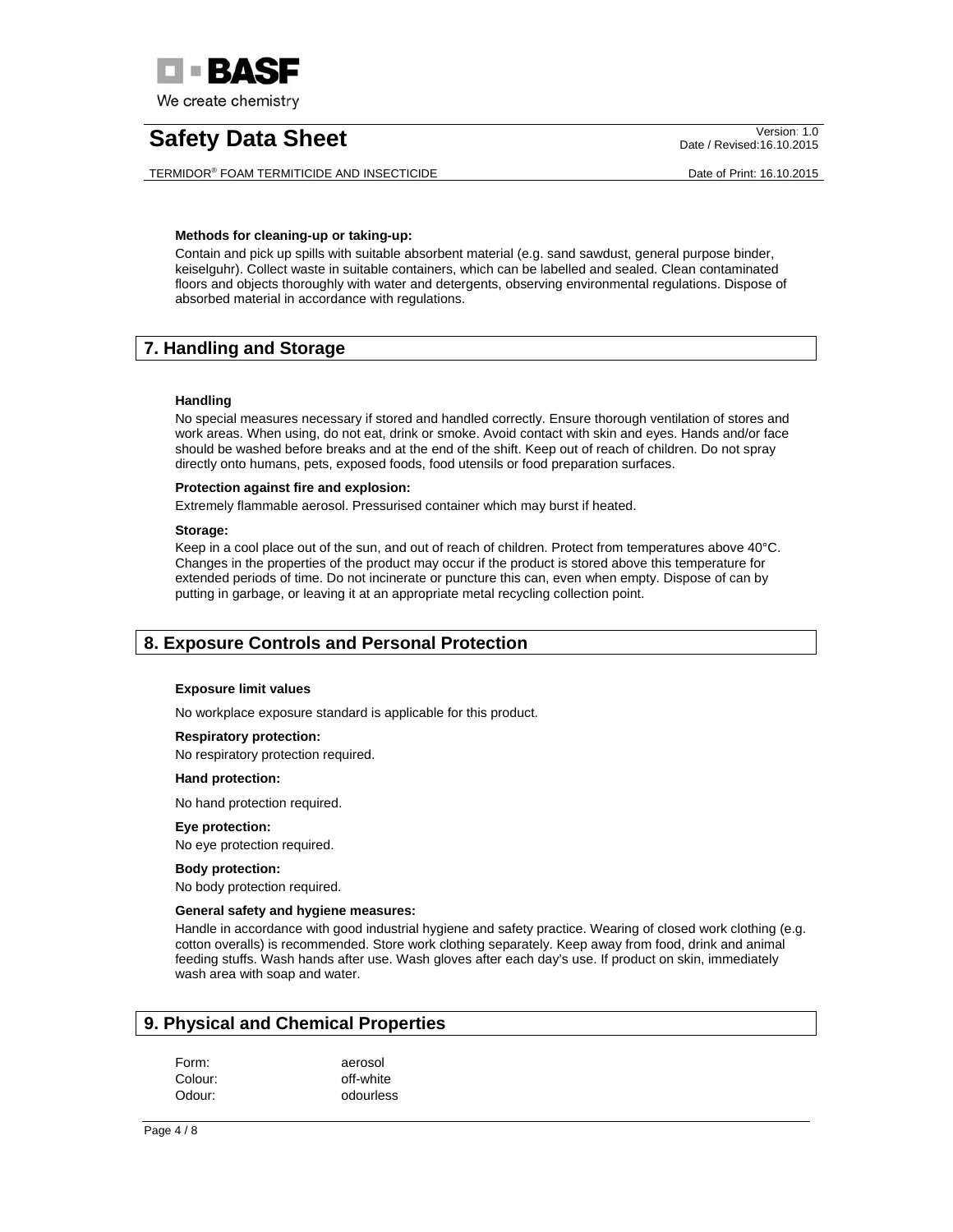

TERMIDOR® FOAM TERMITICIDE AND INSECTICIDE **Example 2011** 2015 Date of Print: 16.10.2015

Date / Revised:16.10.2015

| pH value:                                                                                               | approx. $5 - 7$ (24 $^{\circ}$ C)                                                  |
|---------------------------------------------------------------------------------------------------------|------------------------------------------------------------------------------------|
| Boiling point:<br>Melting range:                                                                        | approx. -43 to 13°C<br>not applicable                                              |
| Flash point:<br>Lower explosion limit:<br>Upper explosion limit:<br>Explosion hazard:<br>Self ignition: | approx. -104°C<br>not available<br>not available<br>not explosive<br>approx. 287°C |
| Vapour pressure:                                                                                        | approx. $4826$ hPa [solvent] (21.4 $^{\circ}$ C)                                   |
| Density:                                                                                                | approx. 1 $g/cm3$ (20 $°C$ )                                                       |
| Solubility in water:<br>Solubility:<br>Partitioning coefficient n-octanol/water (log Pow):              | dispersible<br>not available for other media<br>not applicable                     |
| Viscosity                                                                                               | $27.83$ cps $(24.9^{\circ}C)$                                                      |
| Evaporation rate:                                                                                       | not applicable                                                                     |

# **10. Stability and Reactivity**

## **Conditions to avoid:**

Keep away from heat. Protect from direct sunlight.

#### **Thermal decomposition:**

No decomposition if stored and handled as per the directions on the label.

#### **Materials to avoid:**

Strong acids, strong bases and strong oxidizing agents.

# **Hazardous reactions:**

No hazardous reactions when stored and handled according to instructions.

## **Hazardous decomposition products:**

No hazardous decomposition product when stored and handled according to instructions.

# **11. Toxicological Information**

### **Acute toxicity**

Assessment of acute toxicity: Virtually non-toxic after a single ingestion. Virtually non-toxic by inhalation. Virtually non-toxic after a single skin contact.

Experimental/calculated data: LD50 rat (oral): > 5000 mg/kg LD50 rat (dermal):  $>$  5000 mg/kg LC50 rat (inhalation): > 5.09 mg/l/4 h (an aerosol was tested)

## **Irritation**

Assessment of irritating effects: Not irritating to the skin. Not irritating to the eyes.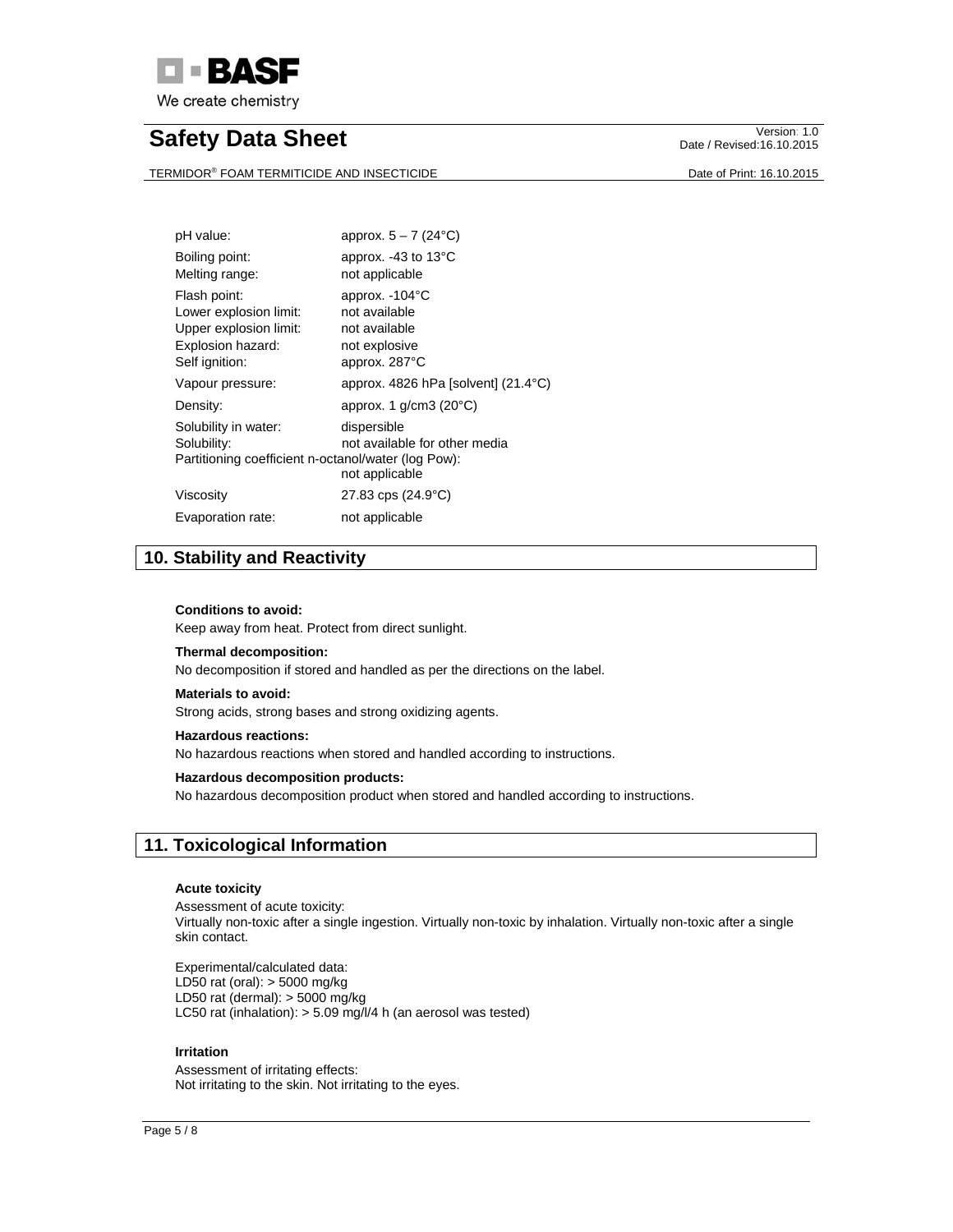

TERMIDOR® FOAM TERMITICIDE AND INSECTICIDE **Example 2011** 2015 Date of Print: 16.10.2015

Date / Revised:16.10.2015

### **Sensitization**

Assessment of sensitization: There is no evidence of a skin-sensitizing potential.

### **Germ cell mutagenicity**

Assessment of mutagenicity (Fipronil):

Results from a number of mutagenicity studies with microorganisms, mammalian cell culture and mammals are available. Taking into account all the information, there is no indication that the substance is mutagenic. The product has not been tested. The statement has been derived from the properties of the individual components.

### **Carcinogenicity**

Assessment of carcinogenicity (Fipronil):

In long-term studies in rats the substance induced thyroid tumours. The effect is caused by an animal specific mechanism that has no human equivalent. In long-term studies in mice in which the substance was given by feed, a carcinogenic effect was not observed. The product has not been tested. The statement has been derived from the properties of the individual components.

### **Reproductive toxicity**

Assessment of reproduction toxicity:

The results of animal studies gave no indication of a fertility impairing effect. The product has not been tested. The statement has been derived from the properties of the individual components.

## **Developmental toxicity**

Assessment of teratogenicity:

Animal studies gave no indication of a developmental toxic effect at doses that were not toxic to the parental animals. The product has not been tested. The statement has been derived from the properties of the individual components.

### **Repeated dose toxicity and Specific Target Organ Toxicity (repeated exposure)**

Assessment of repeated dose toxicity: Fipronil causes mortality and signs of neurotoxicity through prolonged or repeated exposure. The product has not been tested. The statement has been derived from the properties of the individual components.

#### **Other relevant toxicity information:**

Misuse can be harmful to health.

# **12. Ecological Information**

## **Ecotoxicity**

Assessment of aquatic toxicity:

Very toxic to aquatic organisms. May cause long-term adverse effects in the aquatic environment. The product has not been tested. The statement has been derived from the properties of the individual components.

Information on Fipronil: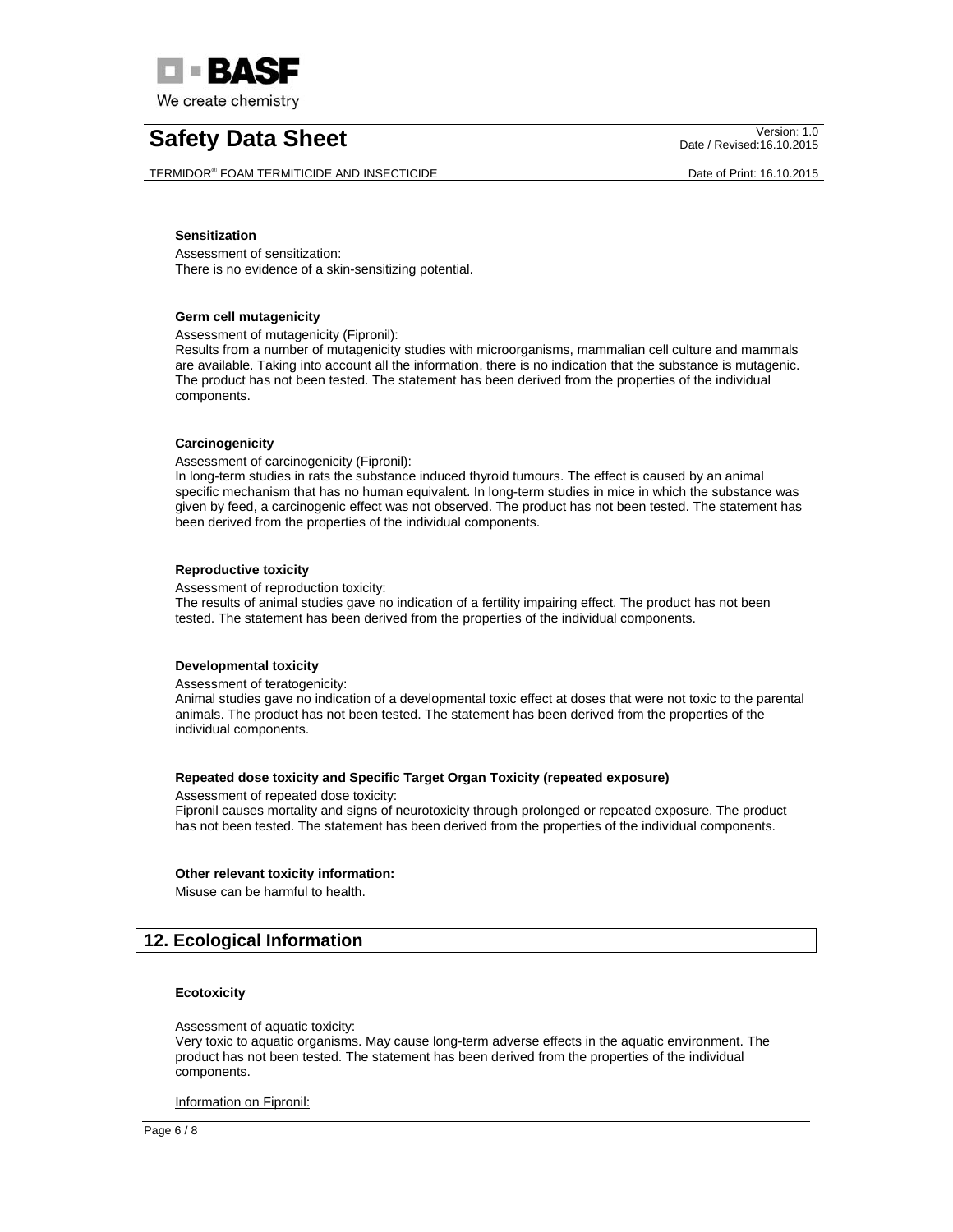

TERMIDOR® FOAM TERMITICIDE AND INSECTICIDE **Example 2011** Date of Print: 16.10.2015

Date / Revised:16.10.2015

Toxicity to fish: LC50 (96 h): 0.0852 mg/l, Lepomis macrochirus

Toxicity to aquatic invertebrates: EC50 (48 h): 0.19 mg/l, Daphnia magna LC50 (96 h): 0.00014 mg/l, Mysidopsis bahia No Observed Effect Concentration (NOEC): 0.0098 mg/l/21 d, Daphnia magna No Observed Effect Concentration (NOEC): 0.000008 mg/l/96 h, Mysidopsis bahia

Toxicity to aquatic plants: EC50 (96 h): 0.068 mg/l (growth rate), Scenedesmus subspicatus

# **Mobility**

Assessment transport between environmental compartments (Fipronil): Following exposure to soil, adsorption to solid soil particles is probable, therefore contamination of the groundwater is not expected. The product has not been tested. The statement has been derived from the properties of the individual components.

# **Persistence and degradability**

Assessment biodegradation and elimination (H2O): Fipronil is not readily biodegradable. The product has not been tested. The statement has been derived from the properties of the individual components.

## **Bioaccumulation potential**

Assessment biodegradation and elimination (H2O): Accumulation in organisms is not to be expected. The product has not been tested. The statement has been derived from the properties of the individual components.

Information on Fipronil: Bioconcentration factor: 321, Lepomis macrochirus

# **Additional information**

Other ecotoxicological advice: Do not discharge product into the environment without control. Highly toxic to aquatic life. Dangerous to bees.

# **13. Disposal Considerations**

## **Waste disposal of substance:**

Dispose of in accordance with relevant local, state or territory government regulations.

# **Contaminated packaging:**

Do not incinerate or puncture this can, even when empty. Dispose of can by putting in garbage, or leaving it at an appropriate metal recycling collection point. DO NOT contaminate streams, rivers or waterways with the chemical or used containers.